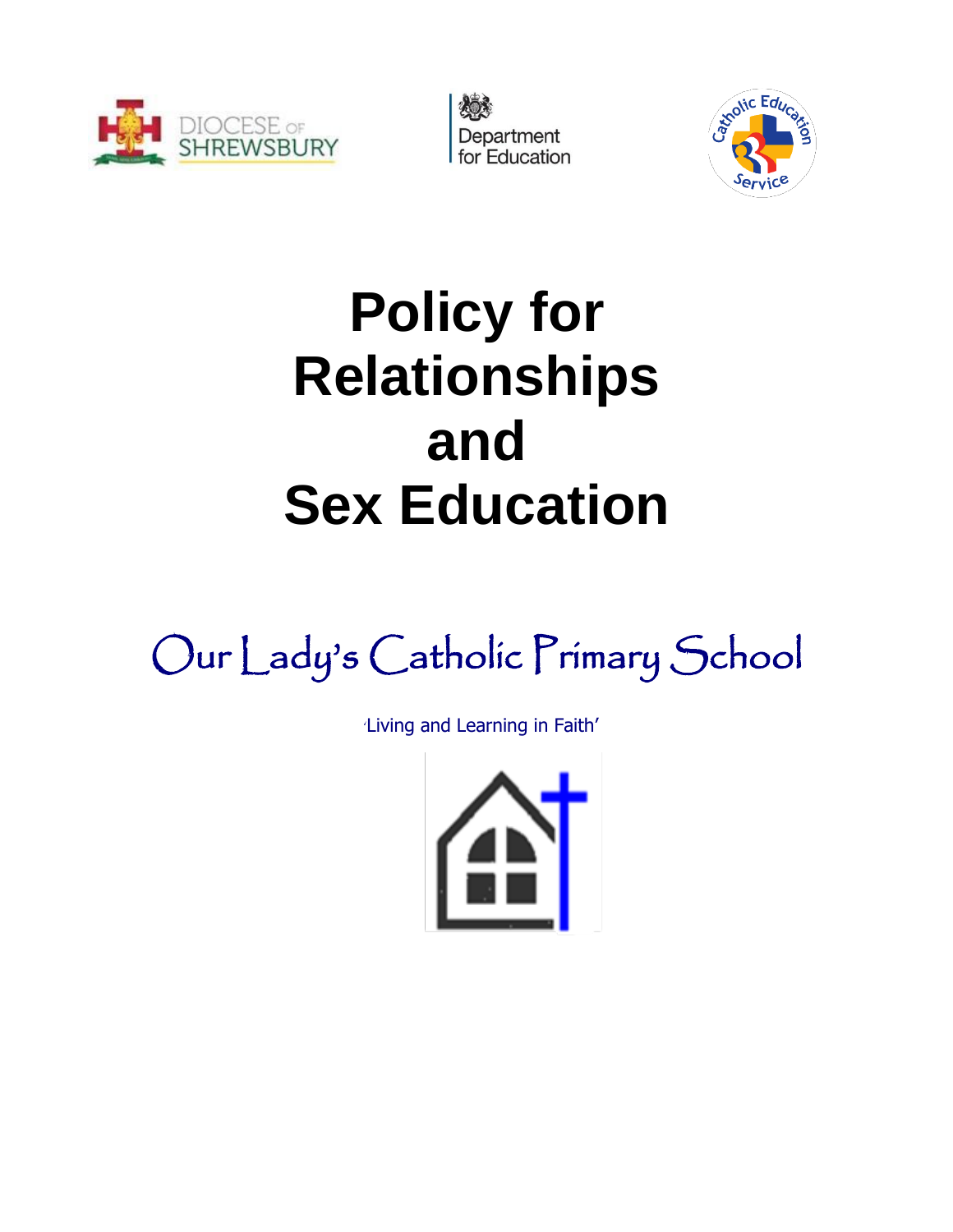# **Introduction**

As a Catholic Primary School we firmly believe that our faith is central to all we undertake and that all our policies will reflect our central mission "Living and Learning in Faith."

# **MISSION STATEMENT**

The aim of Our Lady's Catholic Primary School is:

To provide a loving Catholic environment which will help each individual member of the school family grow morally, spiritually and academically in the love of Jesus Christ.

This means we aim to meet our children's needs in the light of the Good News of Jesus Christ that God loves us all. This is found in the life of the school through:

- The quality of relationships based on love, care, respect and trust.
- Prayer, reflection and celebration
- Learning and teaching that enables children to reach their full potential.
- Partnership between home, school and parish.

# **"LIVING AND LEARNING IN FAITH"**

# **Consultation Process, Implementation and Review of Policy**

The draft policy was sent to parents, teachers and governors for consultation and parents' views were invited through an organised consultation session. The final draft was presented to the full Governing Body for approval. Implementation of the policy will take place after consultation with the Governors, the staff and parents in the Spring Term 2021.

This policy will be reviewed every year by the Head teacher, RSE Co-ordinator, the Governing Body and Staff. The next review date is Spring 2022.

# *Dissemination*

The policy will be given to all members of the Governing Body, and all teaching and non-teaching members of staff. Copies of the document will be available to all parents through the school's prospectus and a copy is available in the school office. Details of the content of the RSE curriculum will also be published on the school's website.

# **DEFINING RELATIONSHIP AND SEX EDUCATION**

The DFE guidance defines RSE as "lifelong learning about physical, moral and emotional development. It is about the understanding of the importance of marriage and family life, stable and loving relationships, respect, love and care. It is also about the teaching of sex, sexuality and sexual health"<sup>1</sup>. It is about the development of the pupil's knowledge and understanding of her or him as a sexual being, about what it means to be fully human, called to live in right relationships with self and others and being enabled to make moral decisions in conscience. The DFE identifies three main elements: "attitudes and values, personal and social skills, and knowledge and understanding"2.

<sup>1</sup> Sex and Relationship Education Guidance, DfEE, 2000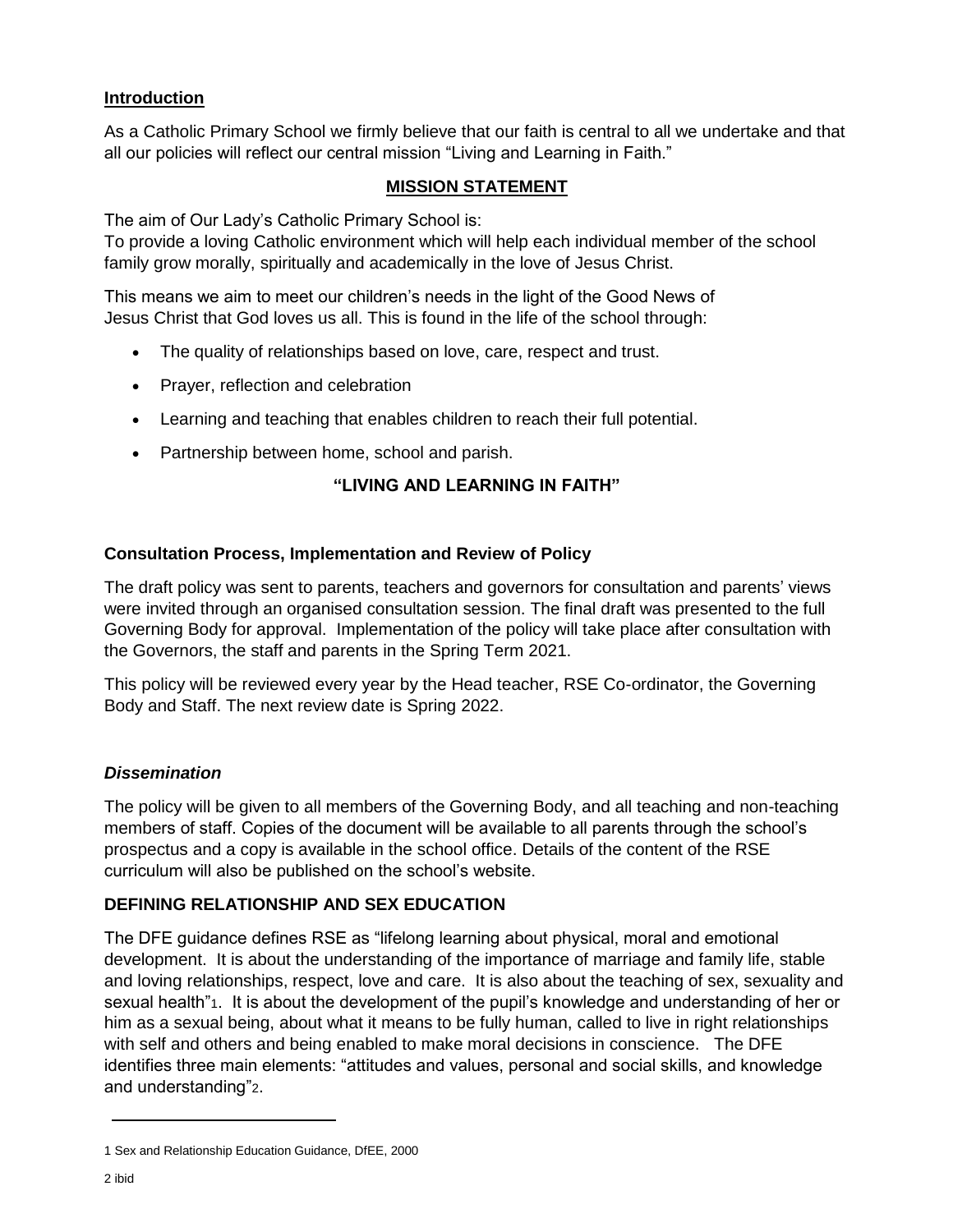(The Welsh Assembly Government envisages that effective school RSE programmes help learners to develop the skills and knowledge appropriate to their age, understanding and development to enable them to make responsible decisions about their relationships, sexual health and well-being.)

# **STATUTORY CURRICULUM REQUIREMENTS**

The Department for Education states that 'The Relationships Education, Relationships and Sex Education and Health Education (England) Regulations 2019, made under sections 34 and 35 of the Children and Social Work Act 2017, make Relationships Education compulsory for all pupils receiving primary education and Relationships and Sex Education (RSE) compulsory for all pupils receiving secondary education. They also make Health Education compulsory in all schools except independent schools. Personal, Social, Health and Economic Education (PSHE) continues to be compulsory in independent schools.'

However, the reasons for our inclusion of RSE go further.

# **RATIONALE**

*'I HAVE COME THAT YOU MIGHT HAVE LIFE AND HAVE IT TO THE FULL'*

(Jn.10.10**)**

We are involved in relationships and sex education precisely because of our Christian beliefs about God and about the human person. The belief in the unique dignity of the human person made in the image and likeness of God underpins the approach to all education in a Catholic school. Our approach to RSE therefore is rooted in the Catholic Church's teaching of the human person and presented in a positive framework of Christian ideals.

At the heart of the Christian life is the Trinity, Father, Son and Spirit in communion, united in loving relationship and embracing all people and all creation. As a consequence of the Christian belief that we are made in the image and likeness of God, gender and sexuality are seen as God's gift, reflect God's beauty, and share in the divine creativity. RSE, therefore, will be placed firmly within the context of relationship as it is there that sexuality grows and develops.

Following the guidance of the Bishops of England and Wales and as advocated by the DFE (and the Welsh Assembly Government) RSE will be firmly embedded in the PSHE framework as it is concerned with nurturing human wholeness and integral to the physical, spiritual, emotional, moral, social and intellectual development of pupils. It is centred on Christ's vision of being human as good news and will be positive and prudent, showing the potential for development, while enabling the dangers and risks involved to be understood and appreciated.

All RSE will be in accordance with the Church's moral teaching. It will emphasise the central importance of marriage and the family whilst acknowledging that all pupils have a fundamental right to have their life respected whatever household they come from and support will be provided to help pupils deal with different sets of values.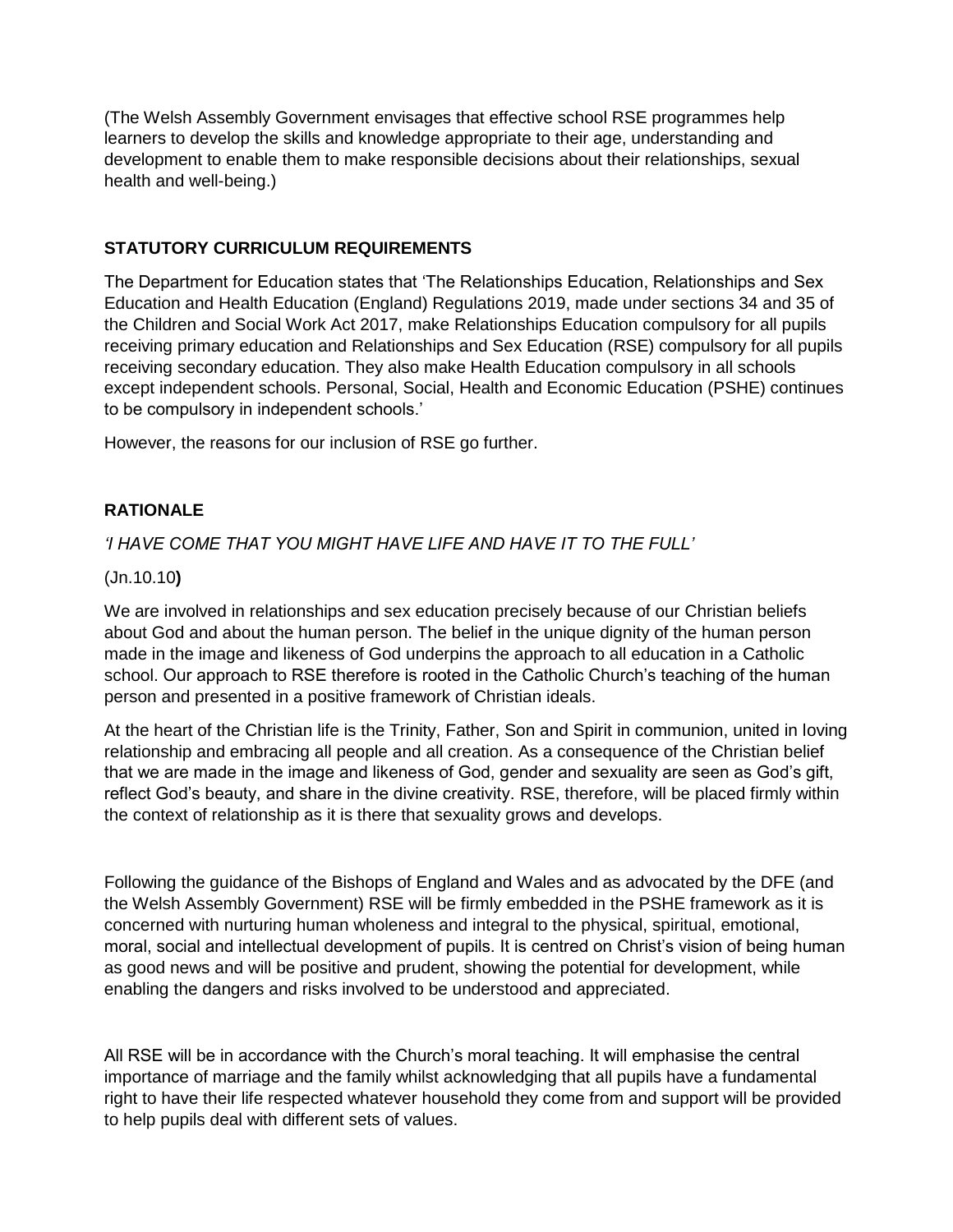# **VALUES AND VIRTUES**

Our programme enshrines Catholic values relating to the importance of stable relationships, marriage and family life. It also promotes those virtues which are essential in responding to God's call to love others with a proper respect for their dignity and the dignity of the human body. The following virtues will be explicitly explored and promoted: faithfulness, fruitfulness, chastity, integrity, prudence, mercy and compassion.

# **AIM OF RSE AND THE MISSION STATEMENT**

Our Mission Statement commits us to the education of the whole child (spiritual, physical, intellectual, moral, social, cultural, emotional) and we believe that RSE is an integral part of this education. Furthermore, our school aims state that we will endeavour to raise pupils' self-esteem, help them to grow in knowledge and understanding, recognise the value of all persons and develop caring and sensitive attitudes. It is in this context that we commit ourselves:

In partnership with parents, to provide children and young people with a "positive and prudent sexual education"<sup>1</sup> which is compatible with their physical, cognitive, psychological, and spiritual maturity, and rooted in a Catholic vision of education and the human person.

# **Objectives**

To develop the following **attitudes and virtues**:

- reverence for the gift of human sexuality and fertility;
- respect for the dignity of every human being in their own person and in the person of others;
- joy in the goodness of the created world and their own bodily natures;
- responsibility for their own actions and a recognition of the impact of these on others;
- recognising and valuing their own sexual identity and that of others;
- celebrating the gift of life-long, self-giving love;
- recognising the importance of marriage and family life;
- fidelity in relationships.

# To develop the following **personal and social skills**:

- making sound judgements and good choices which have integrity and which are respectful of the individual's commitments;
- loving and being loved, and the ability to form friendships and loving, stable relationships free from exploitation, abuse and bullying;

 $\overline{a}$ 

<sup>3</sup>*Gravissimum Educationis*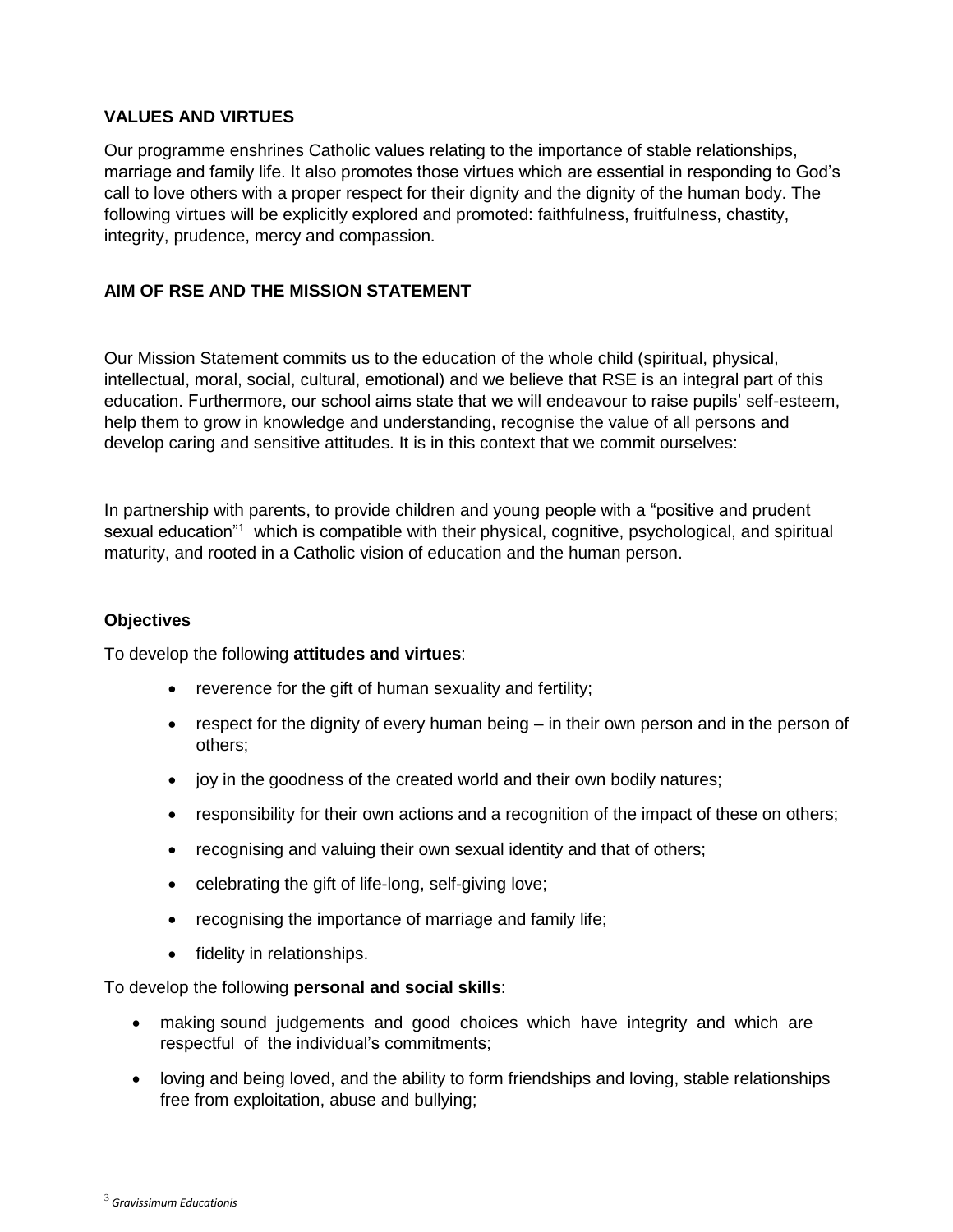- managing emotions within relationships, and when relationships break down, with confidence, sensitivity and dignity;
- managing conflict positively, recognising the value of difference;
- cultivating humility, mercy and compassion, learning to forgive and be forgiven;
- developing self-esteem and confidence, demonstrating self-respect and empathy for others;
- building resilience and the ability to resist unwanted pressures, recognising the influence and impact of the media, internet and peer groups and so developing the ability to assess pressures and respond appropriately;
- being patient, delaying gratification and learning to recognise the appropriate stages in the development of relationships, and how to love chastely;
- assessing risks and managing behaviours in order to minimise the risk to health and personal integrity.

# **To know and understand**:

- the Church's teaching on relationships and the nature and meaning of sexual love;
- the Church's teaching on marriage and the importance of marriage and family life;
- the centrality and importance of virtue in quiding human living and loving;
- the physical and psychological changes that accompany puberty;
- the facts about human reproduction, how love is expressed sexually and how sexual love plays an essential and sacred role in procreation;
- how to manage fertility in a way which is compatible with their stage of life, their own values and commitments, including an understanding of the difference between natural family planning and artificial contraception;
- how to keep themselves safe from sexually transmitted infections and how to avoid unintended pregnancy, including where to go for advice.

# **Outcomes**

# **INCLUSION AND DIFFERENTIATED LEARNING**

We will ensure RSE is sensitive to the different needs of individual pupils in respect to pupils' different abilities, levels of maturity and personal circumstances; for example their own sexual orientation, faith or culture and is taught in a way that does not subject pupils to discrimination. Lessons will also help children to realise the nature and consequences of discrimination, teasing, bullying and aggressive behaviours (including cyber-bullying), use of prejudice-based language and how to respond and ask for help.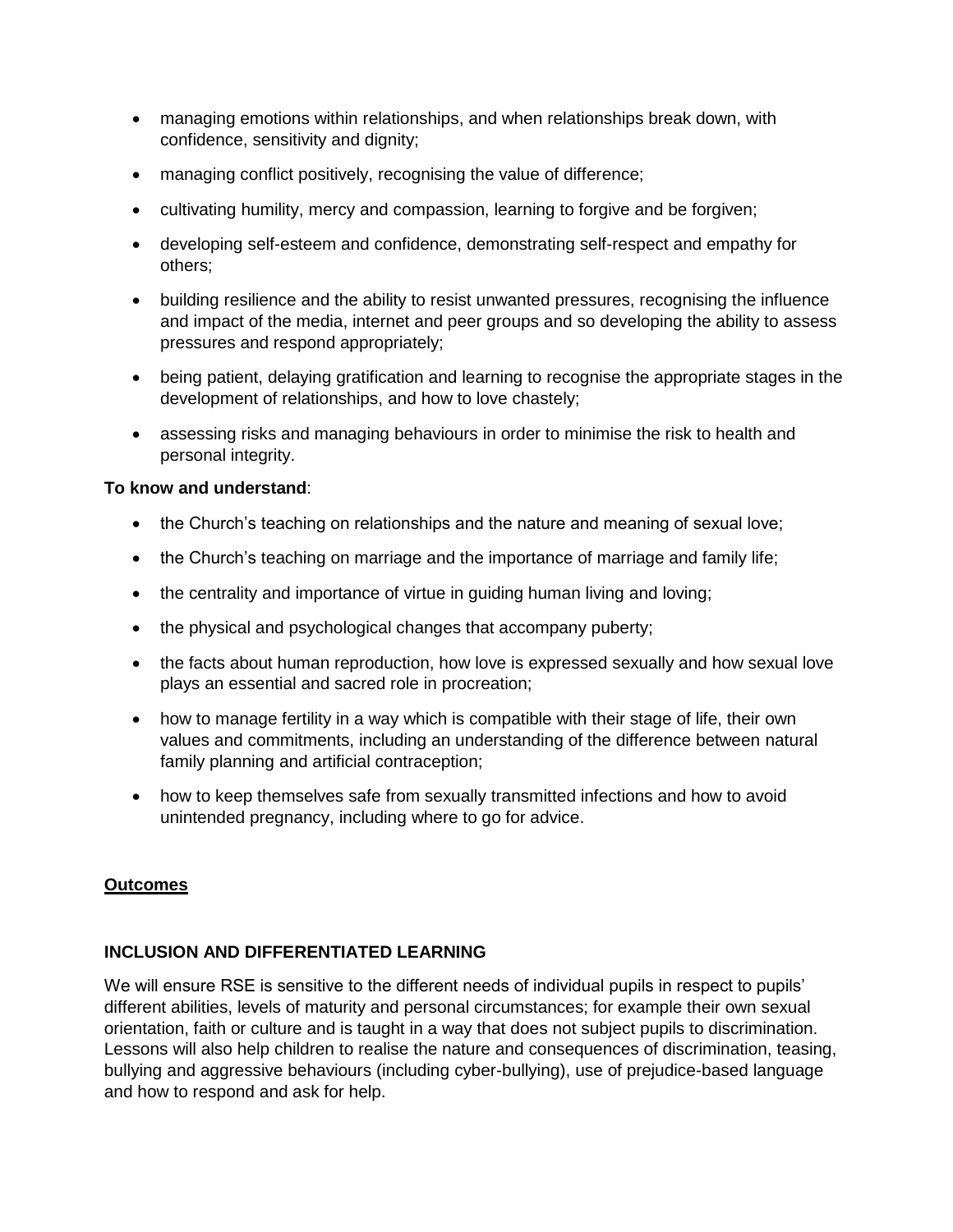# **EQUALITIES OBLIGATIONS**

The governing body have wider responsibilities under the Equalities Act 2010 and will ensure that our school strives to do the best for all of the pupils, irrespective of disability, educational needs, race, nationality, ethnic or national origin, pregnancy, maternity, sex, gender identity, religion or sexual orientation or whether they are looked after children. See our Equality Policy for further details.

# **PROGRAMME / RESOURCES**

At Our Lady's, we have chosen to use 'Life to the Full' as our RSE Programme. It is a Catholic RSE Programme which has been approved by the CES. The content will be delivered in the main by class teachers and occasionally be teaching assistants. Each year group will receive 20 sessions over the course of an academic year, but many of the themes will be recapped in other curriculum areas (RE, Science and PSHE).

The three aspects of RSE - attitudes and values, knowledge and understanding, and personal and social skills will be provided in three inter-related ways: the whole school / ethos dimension; a cross-curricular dimension and a specific relationships and sex curriculum.

Our programme will cover three modules:

- Module one: **Created and Loved by God** explores the individual. Rooted in the teaching that we are made in the image and likeness of God, it helps children to develop an understanding of the importance of valuing themselves as the basis for personal relationships.
- Module two: **Created to love others** explores the individual's relationship with others. Building on the understanding that we have been created out of love and for love, this module explores how we take this calling into our family, friendships and relationships, and teaches strategies for developing healthy relationships and keeping safe.
- Module Three: **Created to Live in Community** explores the individual's relationship with the wider world. Here we explore how human beings are relational by nature and are called to love others in the wider community through service, through dialogue and through working for the Common Good.

It is an entire platform of creative resources that will engage, inform and inspire children. This includes interactive video content, story-based activities, employing a wide range of tools, original worship music and an accompanying programme of classroom prayers.

In addition, there is an online parent platform so that parents and carers can engage with the teaching and deepen the experience for their child. To access the online parent platform, visit: [www.tentenresources.co.uk.parent-portal](http://www.tentenresources.co.uk.parent-portal/)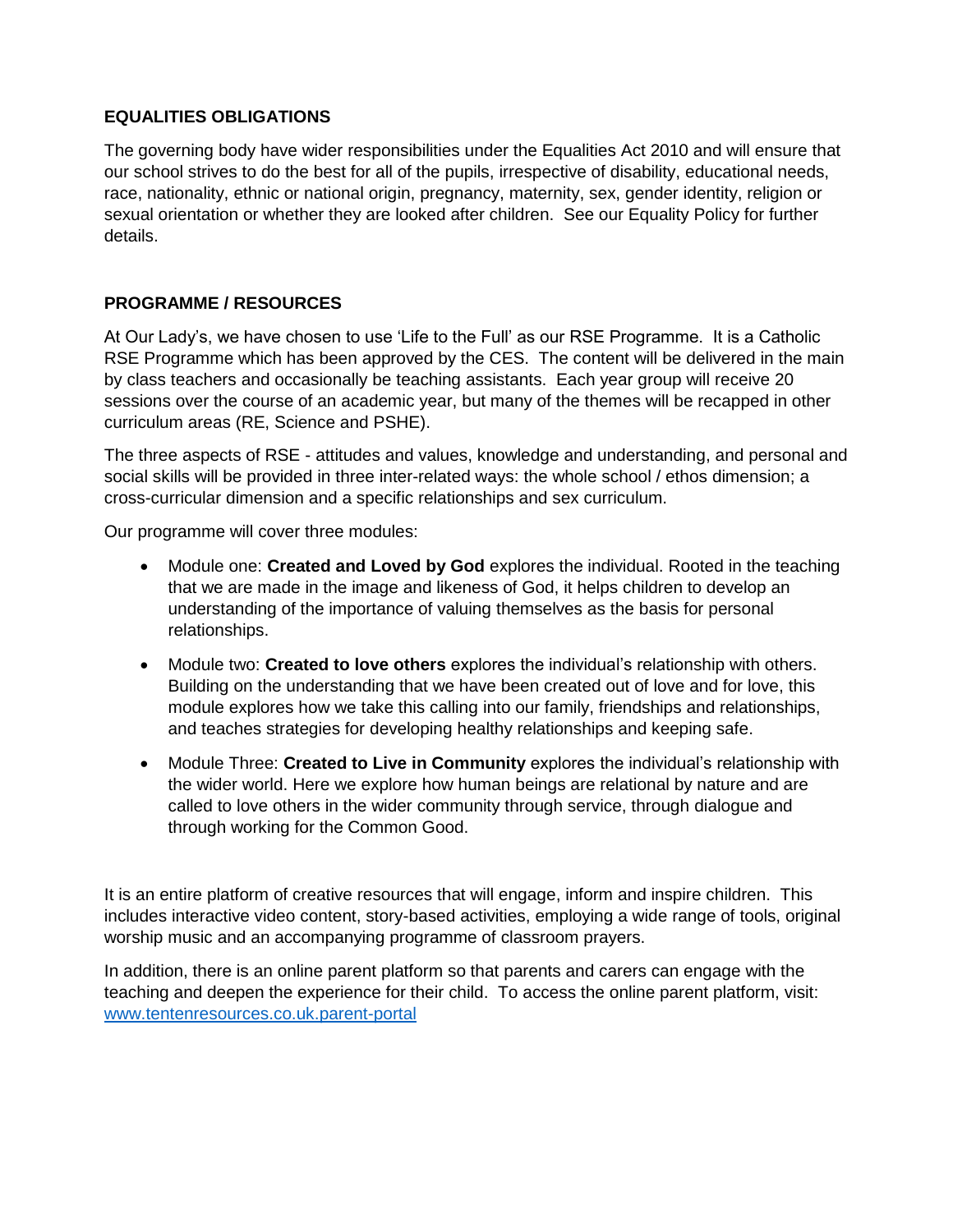# **Key Decisions**

**During Year 1 and Year 2 –** At Our Lady's, children will be taught the names of the main parts of the body, including correctly naming genitalia (testicles, penis, vagina and vulva). We have chosen to include this in Key Stage One because it enables us to talk about the differences between boys and girls and, more importantly, safeguarding advice is that children who are able to name their genitalia are more able to confidently articulate feelings of discomfort if abuse takes place.

Parents who would prefer to teach children the names themselves are able to withdraw from this part of the session (Module 1, Unit 2, Session 2: Boys and Girls). **Please inform the school by contacting**: [admin@ourladys.stockport.sch.uk](mailto:admin@ourladys.stockport.sch.uk) if you wish for your child to be withdrawn from this one session of the programme.

**During Year 4 –** school will teach children about puberty (what puberty is, what will happen to their bodies and that changes that boys and girls will face).

Parents who would rather have these discussions themselves at home are able to withdraw their children from these sessions in Year 4. **Please inform the school by contacting:**  [admin@ourladys.stockport.sch.uk](mailto:admin@ourladys.stockport.sch.uk) if you wish for your child to be withdrawn for the three sessions of the programme.

**During Year 5 and Year 6 –** the topic 'Making Babies' is split into two parts. The first deals with how a baby develops in the womb. In the second part, basic scientific facts about sexual intercourse between a man and a woman are taught. This is not a statutory part of the curriculum but many of our children are ready for this content and are already asking questions or talking about it. It will also cover: the physical, emotional, moral and spiritual implications of sexual intercourse, and the Christian viewpoint that sexual intercourse should be saved for marriage.

Parents who would rather have these conversations at home can choose to withdraw their children and we will provide the resources for these conversations to take place at home. Using the school log-in details, you can use this link to assess the content for your own child: <https://www.tentenresources.co.uk/online-parent-portal/parents-uks2/unit4-life-cycles-uks2-4/>

**Please inform school by contacting:** [admin@ourladys.stockport.sch.uk](mailto:admin@ourladys.stockport.sch.uk) if you wish for your child to be withdrawn for this one session of the programme.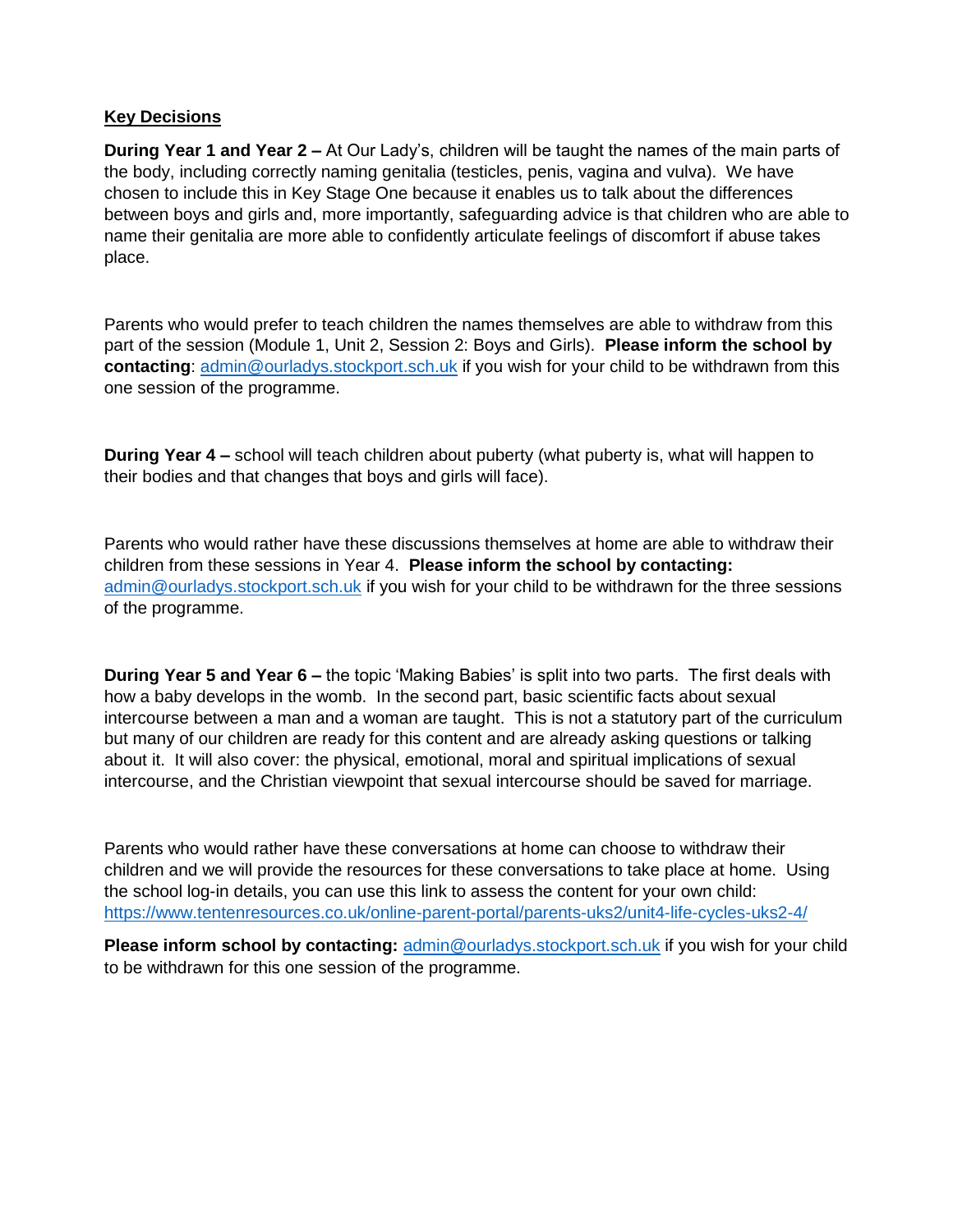# **ASSESSMENT**

Lessons will be planned to ensure that pupils of differing abilities, including the most able, are suitably challenged. Teaching should be assessed and assessments used to identify where pupils need extra support or intervention.

# **PARENTS AND CARERS**

We recognise that parents (and other carers who stand in their place) are the primary educators of their children. As a Catholic school, we provide the principal means by which the Church assists parents and carers in educating their children. Therefore the school will support parents and carers by providing material to be shared with their children at home and workshops to help parents/carers to find out more. Parents/carers will be informed by letter when the more sensitive aspects of RSE will be covered in order that they can be prepared to talk and answer questions about their children's learning.

Parents were consulted before this policy was ratified by the governors. They will be consulted at every stage of the development of the RSE programme, as well as during the process of monitoring, review and evaluation. They will be able to view the resources used by the school in the RSE programme. Our aim is that, at the end of the consultation process, every parent and carer will have full confidence in the school's RSE programme to meet their child's needs.

'Parents have the right to request that their child be withdrawn from some or all of sex education delivered as part of statutory RSE.' (DfE)

Before granting any such request, the head teacher will arrange to discuss the request with parents and, as appropriate, with the child, to ensure that their wishes are understood and to clarify the nature and purpose of the curriculum. School will document this process to ensure a record is kept. The discussion with parents will include the benefits of receiving this important education and any detrimental effects that withdrawal might have on the child. We believe that the controlled environment of the classroom is the safest place for this curriculum to be followed.

The Headteacher will automatically grant a request to withdraw a pupil from any sex education delivered in primary schools, other than as part of the science curriculum.

If a pupil is excused from sex education, it is our responsibility to ensure that the pupil receives appropriate, purposeful education during the period of withdrawal.

There is no right to withdraw from Relationships Education or Health Education.' (DfE, June 2019)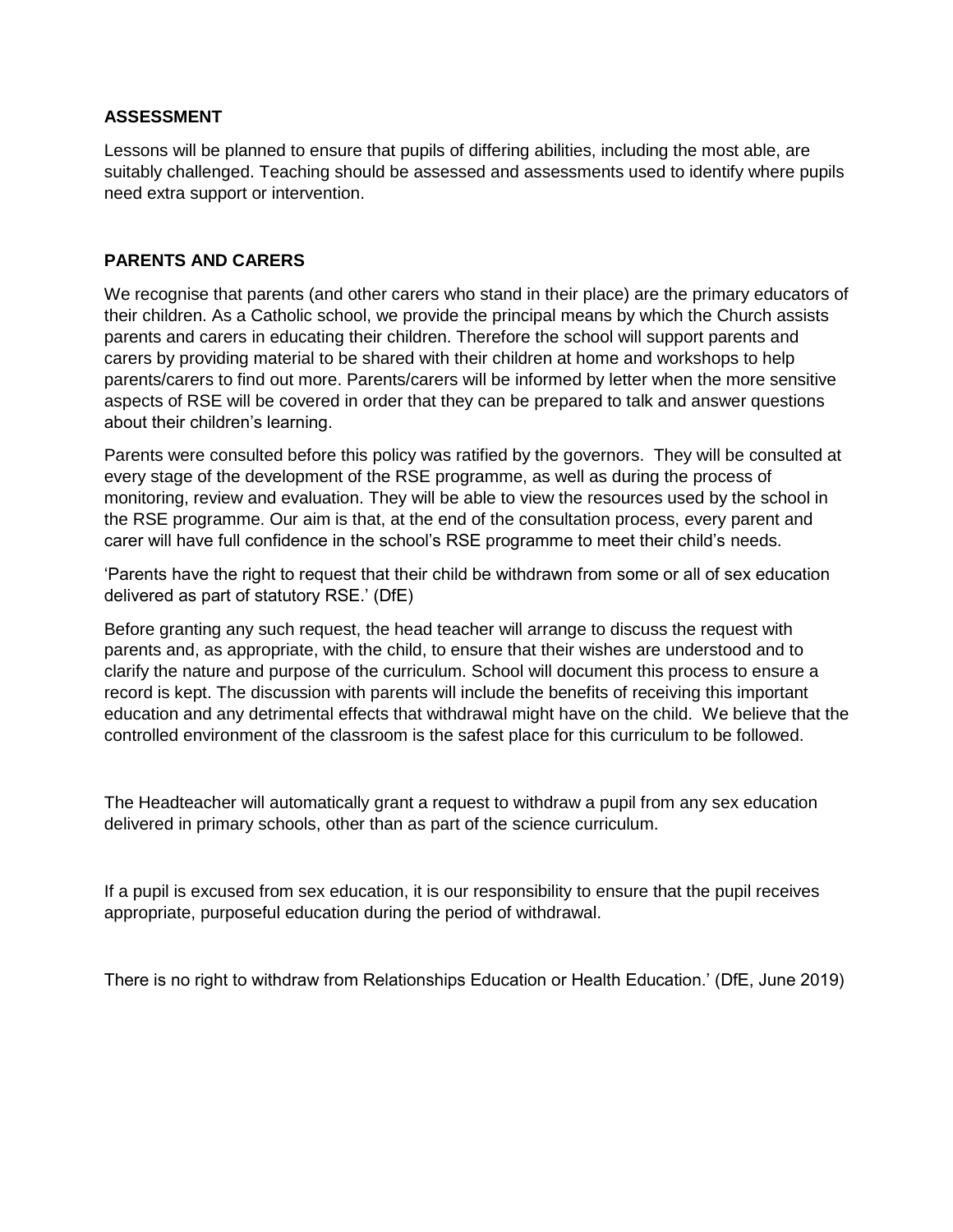# **BALANCED CURRICULUM**

Whilst promoting Catholic values and virtues and teaching in accordance with Church teaching, we will ensure that pupils are offered a balanced programme by providing an RSE programme that offers a range of viewpoints on issues. Pupils will also receive clear scientific information as well as covering the aspects of the law pertaining to RSE (in secondary schools/academies relating to forced-marriage, female genital mutilation, abortion, the age of consent and legislation relating to equality). Knowing about facts and enabling young people to explore differing viewpoints is not the same as promoting behaviour and is not incompatible with our school's promotion of Catholic teaching.

We will ensure that pupils have access to the learning they need to stay safe, healthy and understand their rights as individuals.

# **RESPONSIBILITY FOR TEACHING THE PROGRAMME**

Responsibility for the specific relationships and sex education programme lays with the headteacher, the deputy head teacher, RSE and PSHE Leader and Religious Education Leader.

However, all staff will be involved in developing the attitudes and values aspect of the RSE programme. They will be role models for pupils of good, healthy, wholesome relationships as between staff, other adults and pupils. They will also be contributing to the development of pupils' personal and social skills.

# **External Visitors**

Our school will often call upon help and guidance from outside agencies and health specialists to deliver aspects of RSE. Such visits will always complement the current programme and never substitute or replace teacher led sessions. It is important that any external visitor is clear about their role and responsibility whilst they are in school delivering a session. Any visitor must adhere to our code of practice developed in line with CES guidance 'Protocol for Visitors to Catholic Schools'4.

Health professionals should follow the school's policies, minimising the potential for disclosures or inappropriate comments using negotiated ground rules and distancing techniques as other teachers would. They will ensure that all teaching is rooted in Catholic principles and practice.

# **OTHER ROLES AND RESPONSIBILITIES REGARDING RSE**

## **Governors**

- Draw up the RSE policy, in consultation with parents and teachers;
- **Ensure that the policy is available to parents;**
- Ensure that the policy is in accordance with other whole school policies, e.g., SEN, the ethos of the school and our Christian beliefs;
- Ensure that parents know of their right to withdraw their children;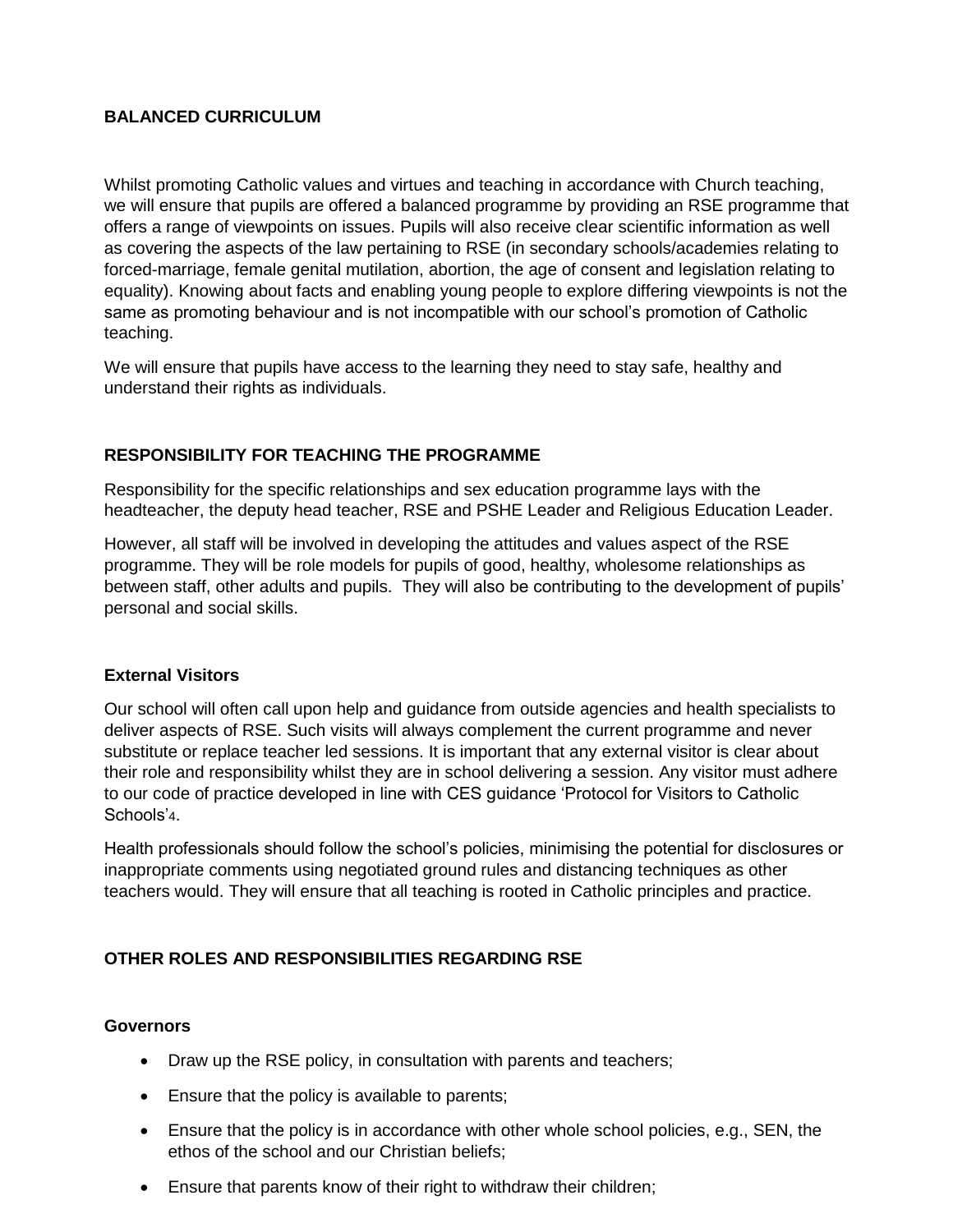- Establish a link governor to share in the monitoring and evaluation of the programme, including resources used;
- Ensure that the policy provides proper and adequate coverage of relevant National Curriculum science topics and the setting of RSE within PSHE.

# **Headteacher**

The Headteacher takes overall delegated responsibility for the implementation of this policy and for liaison with the Governing Body, parents, the Diocesan Schools' Service and the Local Education Authority, also appropriate agencies.

# **PSHE/RSE Co-ordinator**

The co-ordinator with the Headteacher has a general responsibility for supporting other members of staff in the implementation of this policy and will provide a lead in the dissemination of the information relating to RSE and the provision of in-service training.

(They may be supported by the curriculum deputy and the member of staff with responsibility for child protection).

# **All Staff**

RSE is a whole school issue. All teachers have a responsibility of care; as well as fostering academic progress they should actively contribute to the guardianship and guidance of the physical, moral and spiritual well-being of their pupils. Teachers will be expected to teach RSE in accordance with the Catholic Ethos of the school. Appropriate training will be made available for all staff teaching RSE. All staff have been included in the development of this policy and all staff should be aware of the policy and how it relates to them.

# **RELATIONSHIP TO OTHER POLICIES AND CURRICULUM SUBJECTS**

This RSE policy is to be delivered as part of the PSHE framework. It includes guidelines about pupil safety and is compatible with the school's other policy documents (for example, Bullying policy, Safeguarding Policy etc.)

Pupils with particular difficulties whether of a physical or intellectual nature will receive appropriately differentiated support in order to enable them to achieve mature knowledge, understanding and skills. Teaching methods will be adapted to meet the varying needs of this group of pupils.

<sup>4</sup> Protocol for Visitors to Catholic Schools, CES, Feb. 2011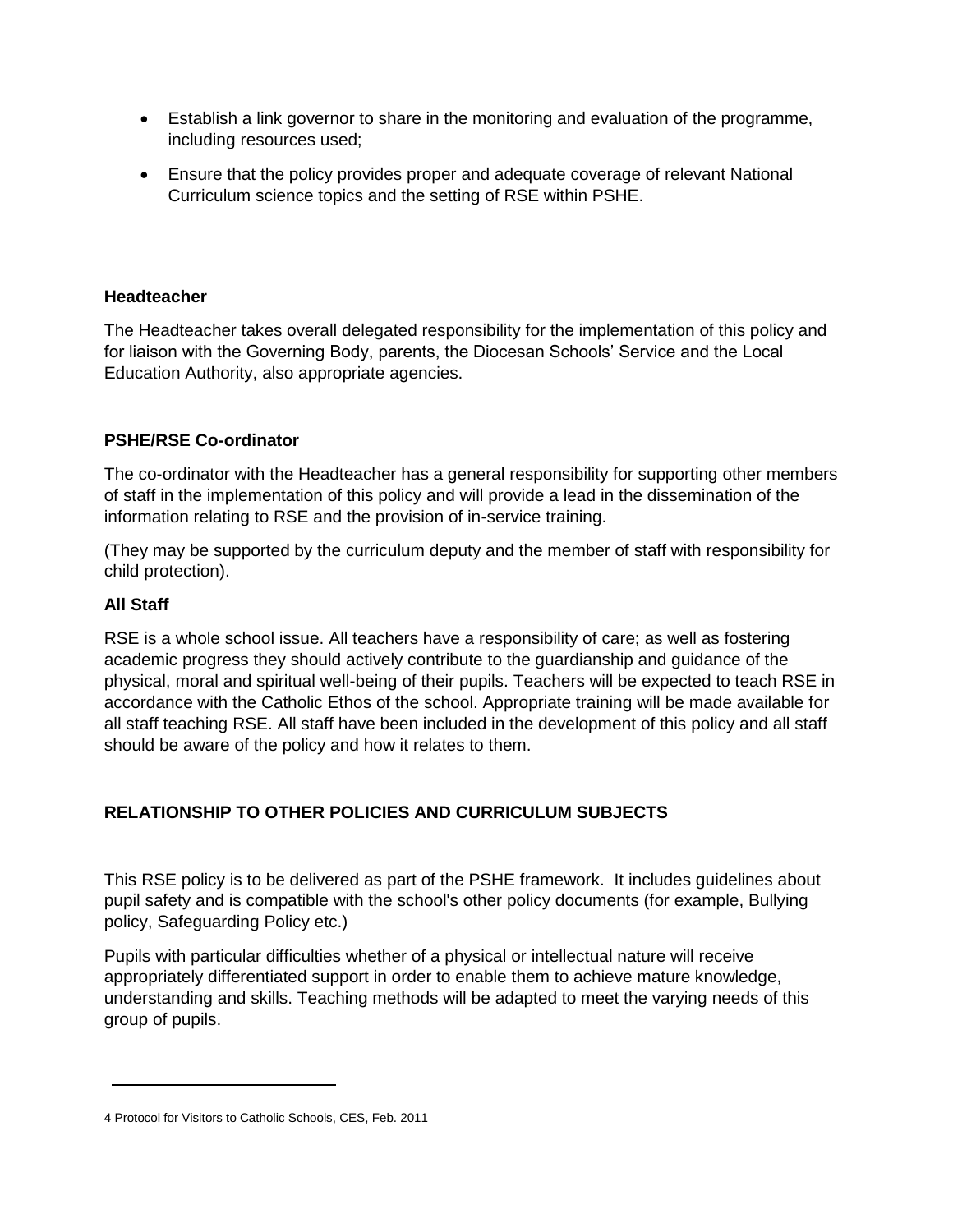Learning about RSE in PSHE classes will link to/complement learning in those areas identified in the RSE audit.

# **CHILDREN'S QUESTIONS**

The governors want to promote a healthy, positive atmosphere in which RSE can take place. They want to ensure that pupils can ask questions freely, be confident that their questions will be answered, and be sure that they will be free from bullying or harassment from other children and young people.

# **Controversial or Sensitive issues**

There will always be sensitive or controversial issues in the field of RSE. These may be matter of maturity, of personal involvement or experience of children, of disagreement with the official teaching of the Church, of illegal activity or other doubtful, dubious or harmful activity. The governors believe that children are best educated, protected from harm and exploitation by discussing such issues openly within the context of the RSE programme. The use of ground rules, negotiated between teachers and pupils, will help to create a supportive climate for discussion.

(See also Sex and Relationship Guidance, 4.5 'Dealing with questions' 0116/2000, Department for Education and Employment, July 2000 for more detail; SEE ALSO POINTS 63 and 64 of DfE GUIDANCE)

Some questions may raise issues which it would not be appropriate for teachers to answer during ordinary class time, e.g., where a child or young person's questions hints at abuse, is deliberately tendentious or is of a personal nature. (ALSO SOME QUESTIONS MAY SIMPLY BE INAPPROPRIATE FOR ANSWER.)

# **SUPPORTING CHILDREN AND YOUNG PEOPLE WHO ARE AT RISK**

Children will also need to feel safe and secure in the environment in which RSE takes place. Effective RSE will provide opportunities for discussion of what is and is not appropriate in relationships. Such discussion may well lead to disclosure of a safeguarding issue. Teachers will need to be aware of the needs of their pupils and not let any fears and worries go unnoticed. Where a teacher suspects that a child or young person is a victim of or is at risk of abuse they are required to follow the school's safeguarding policy and immediately inform the designated senior member of staff responsible.

# **CONFIDENTIALITY AND ADVICE**

All governors, all teachers, all support staff, all parents and all pupils must be made aware of this policy, particularly as it relates to issues of advice and confidentiality.

All lessons, especially those in the RSE programme, will have the best interests of pupils at heart, enabling them to grow in knowledge and understanding of relationships and sex, developing appropriate personal and social skills and becoming appreciative of the values and attitudes which underpin the Christian understanding of what it means to be fully human.

Pupils will be encouraged to talk to their parents/carers about the issues which are discussed in the programme. Teachers will always help pupils facing personal difficulties, in line with the school's pastoral care policy. Teachers should explain to pupils that they cannot offer unconditional confidentiality, in matters which are illegal or abusive for instance. Teachers will explain that in such circumstance they would have to inform others, e.g., parents, Headteacher, but that the pupils would always be informed first that such action was going to be taken.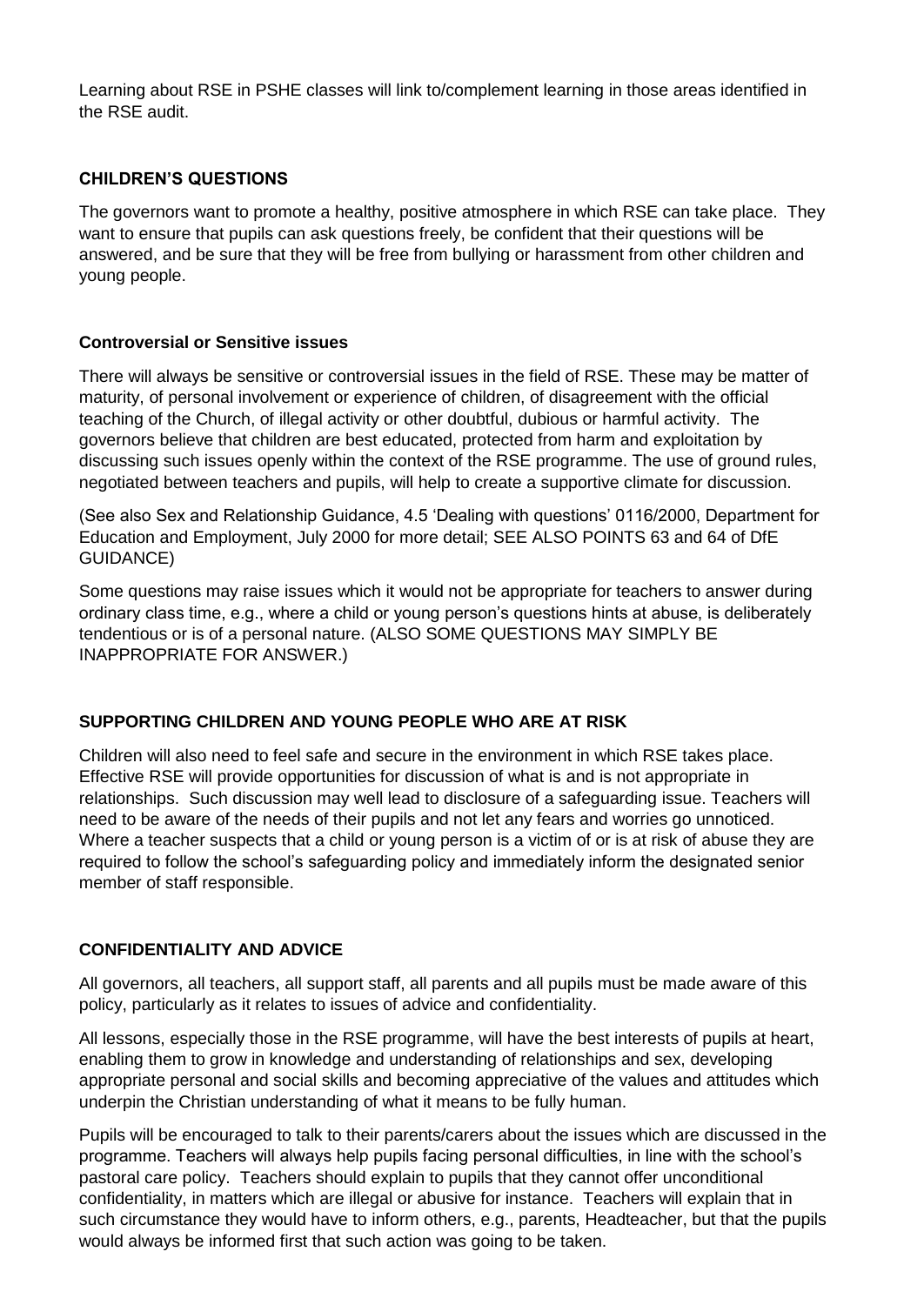# **MONITORING AND EVALUATION**

The RSE Co-ordinator will monitor the provision of the various dimensions of the programme by examining plans, schemes of work and samples of pupils work at regular intervals. The programme will be evaluated biannually by means of questionnaires / response sheets/needs assessment given to pupils, and / or by discussion with pupils, staff and parents. The results of the evaluation should be reported to these groups of interested parties and their suggestions sought for improvements. Governors will consider all such evaluations and suggestions before amending the policy. Governors remain ultimately responsible for the policy.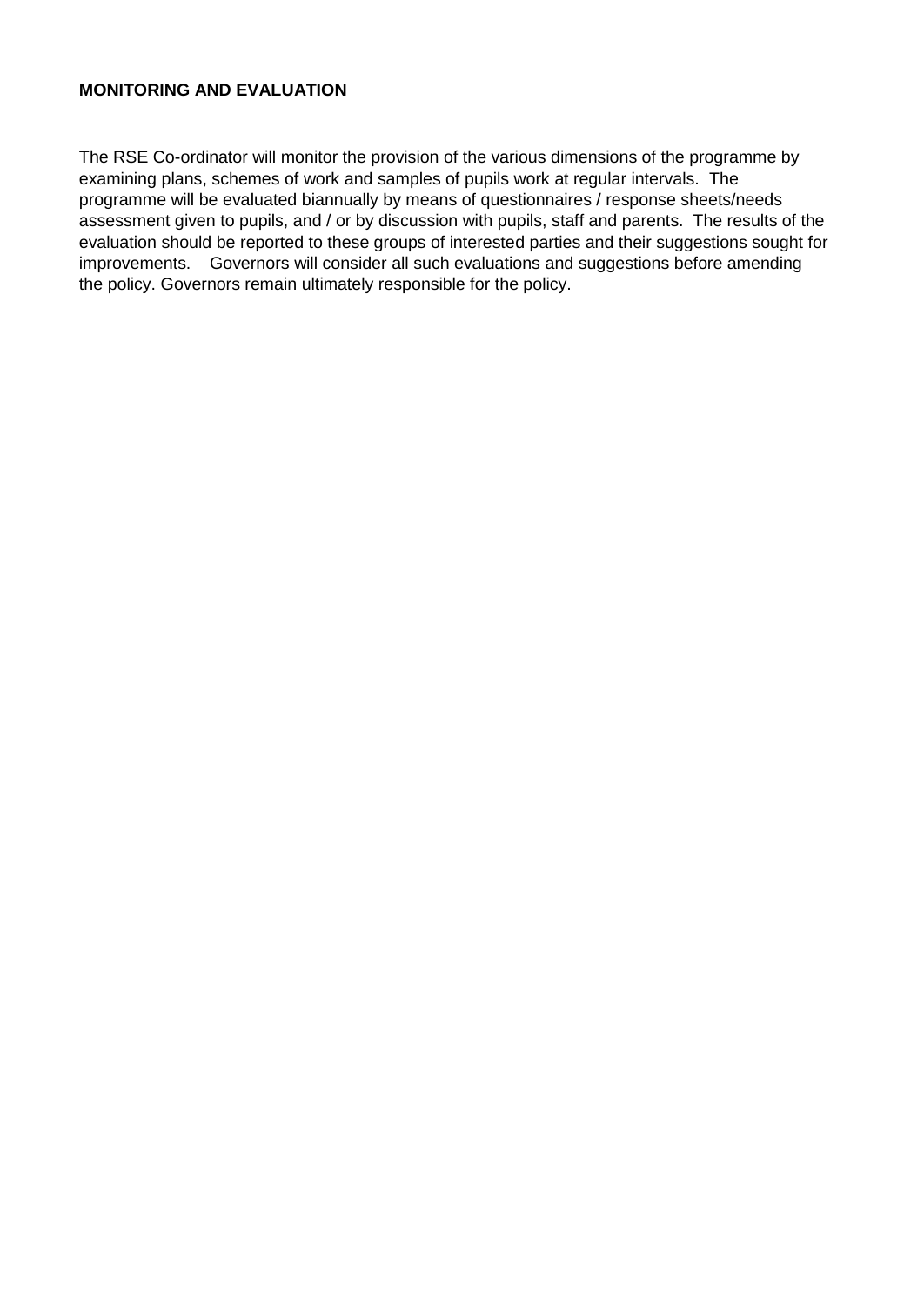# **Appendix A – From DfE Statutory Guidance 2019**

## **By the end of primary school:**

#### **Families and people who care for me**

#### Pupils should know

- that families are important for children growing up because they can give love, security and stability.
- the characteristics of healthy family life, commitment to each other, including in times of difficulty, protection and care for children and other family members, the importance of spending time together and sharing each other's lives.
- That families, either in school or in the wider world, sometimes look different from their family, but that they should respect those differences and know that other children's families are also characterised by love and care.
- that stable, caring relationships, which may be of different types, are at the heart of happy families, and are important for children's security as they grow up.
- that marriage\* represents a formal and legally recognised commitment of two people to each other which is intended to be lifelong.
- how to recognise if family relationships are making them feel unhappy or unsafe, and how to seek help or advice from others if needed.

#### **Caring friendships**

- how important friendships are in making us feel happy and secure, and how people choose and make friends.
- the characteristics of friendships, including mutual respect, truthfulness, trustworthiness, loyalty, kindness, generosity, trust, sharing interests and experiences and support with problems and difficulties.
- that healthy friendships are positive and welcoming towards others, and do not make others feel lonely or excluded.
- that most friendships have ups and downs, and that these can often be worked through so that the friendship is repaired or even strengthened, and that resorting to violence is never right.
- how to recognise who to trust and who not to trust, how to judge when a friendship is making them feel unhappy or uncomfortable, managing conflict, how to manage these situations and how to seek help or advice from others, if needed.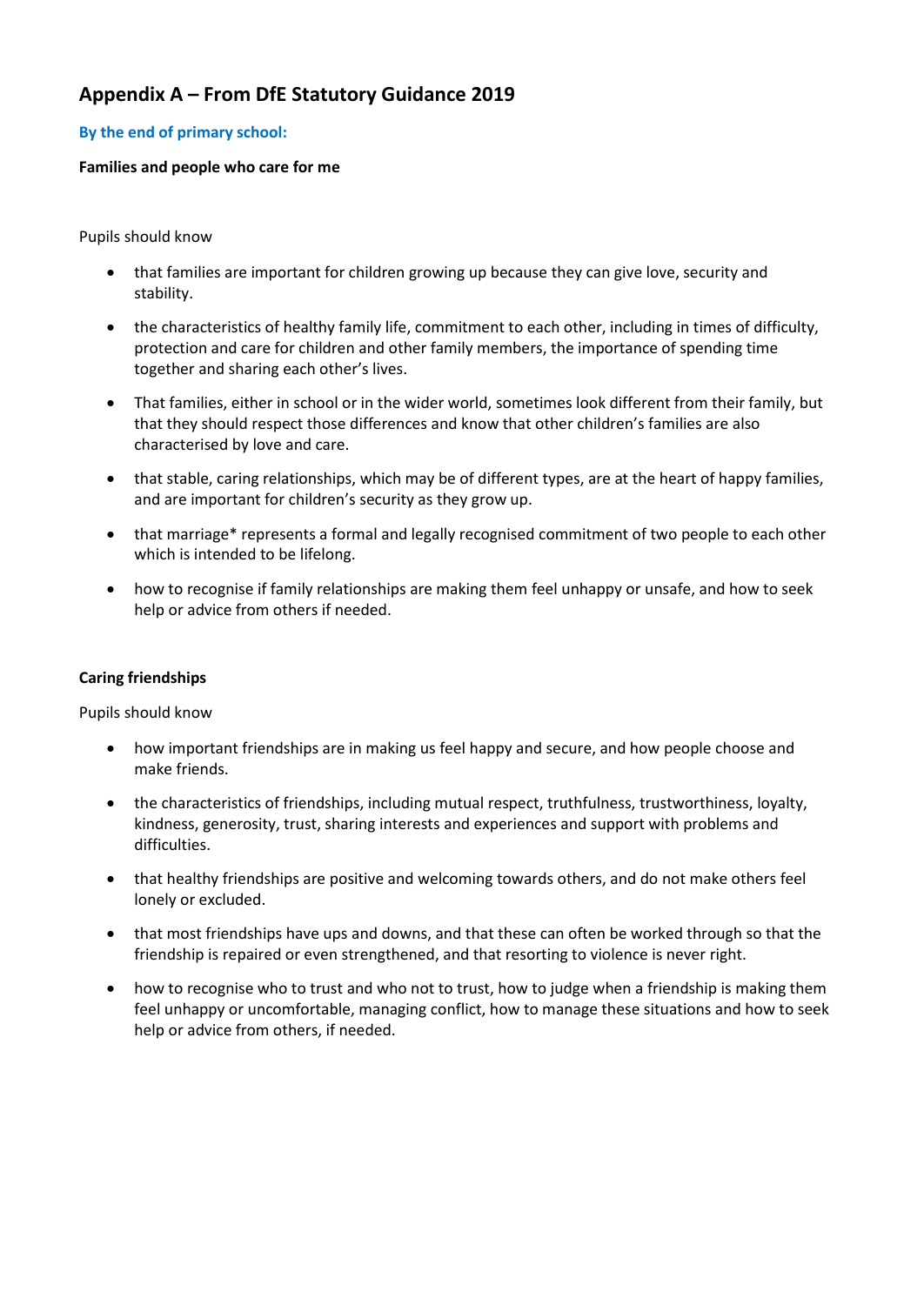## **Respectful relationships**

## Pupils should know

- the importance of respecting others, even when they are very different from them (for example, physically, in character, personality or backgrounds), or make different choices or have different preferences or beliefs.
- practical steps they can take in a range of different contexts to improve or support respectful relationships.
- the conventions of courtesy and manners.
- the importance of self-respect and how this links to their own happiness.
- that in school and in wider society they can expect to be treated with respect by others, and that in turn they should show due respect to others, including those in positions of authority
- about different types of bullying (including cyberbullying), the impact of bullying, responsibilities of bystanders (primarily reporting bullying to an adult) and how to get help.
- what a stereotype is, and how stereotypes can be unfair, negative or destructive.
- the importance of permission-seeking and giving in relationships with friends, peers and adults.

# **Online relationships**

- that people sometimes behave differently online, including by pretending to be someone they are not.
- that the same principles apply to online relationships as to face-to- face relationships, including the importance of respect for others online including when we are anonymous.
- the rules and principles for keeping safe online, how to recognise risks, harmful content and contact, and how to report them.
- how to critically consider their online friendships and sources of information including awareness of the risks associated with people they have never met.
- how information and data is shared and used online.

<sup>\*</sup>Marriage in England and Wales is available to both opposite sex and same sex couples. The Marriage (Same Sex Couples) Act 2013 extended marriage to same sex couples in England and Wales. The ceremony through which a couple get married may be civil or religious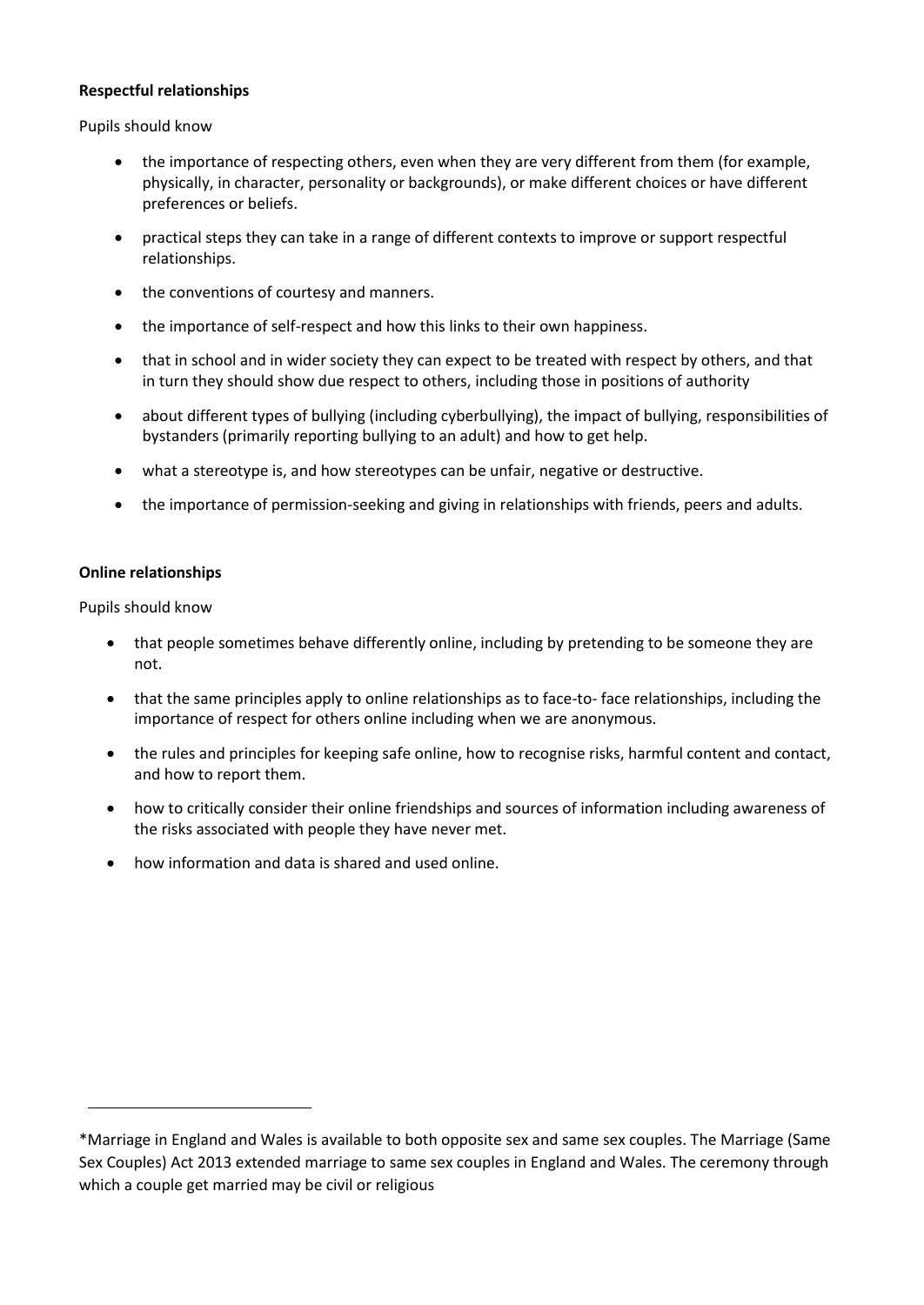#### **Being safe**

- what sorts of boundaries are appropriate in friendships with peers and others (including in a digital context).
- about the concept of privacy and the implications of it for both children and adults; including that it is not always right to keep secrets if they relate to being safe.
- that each person's body belongs to them, and the differences between appropriate and inappropriate or unsafe physical, and other, contact.
- how to respond safely and appropriately to adults they may encounter (in all contexts, including online) whom they do not know.
- how to recognise and report feelings of being unsafe or feeling bad about any adult.
- how to ask for advice or help for themselves or others, and to keep trying until they are heard,
- how to report concerns or abuse, and the vocabulary and confidence needed to do so.
- where to get advice e.g. family, school and/or other sources.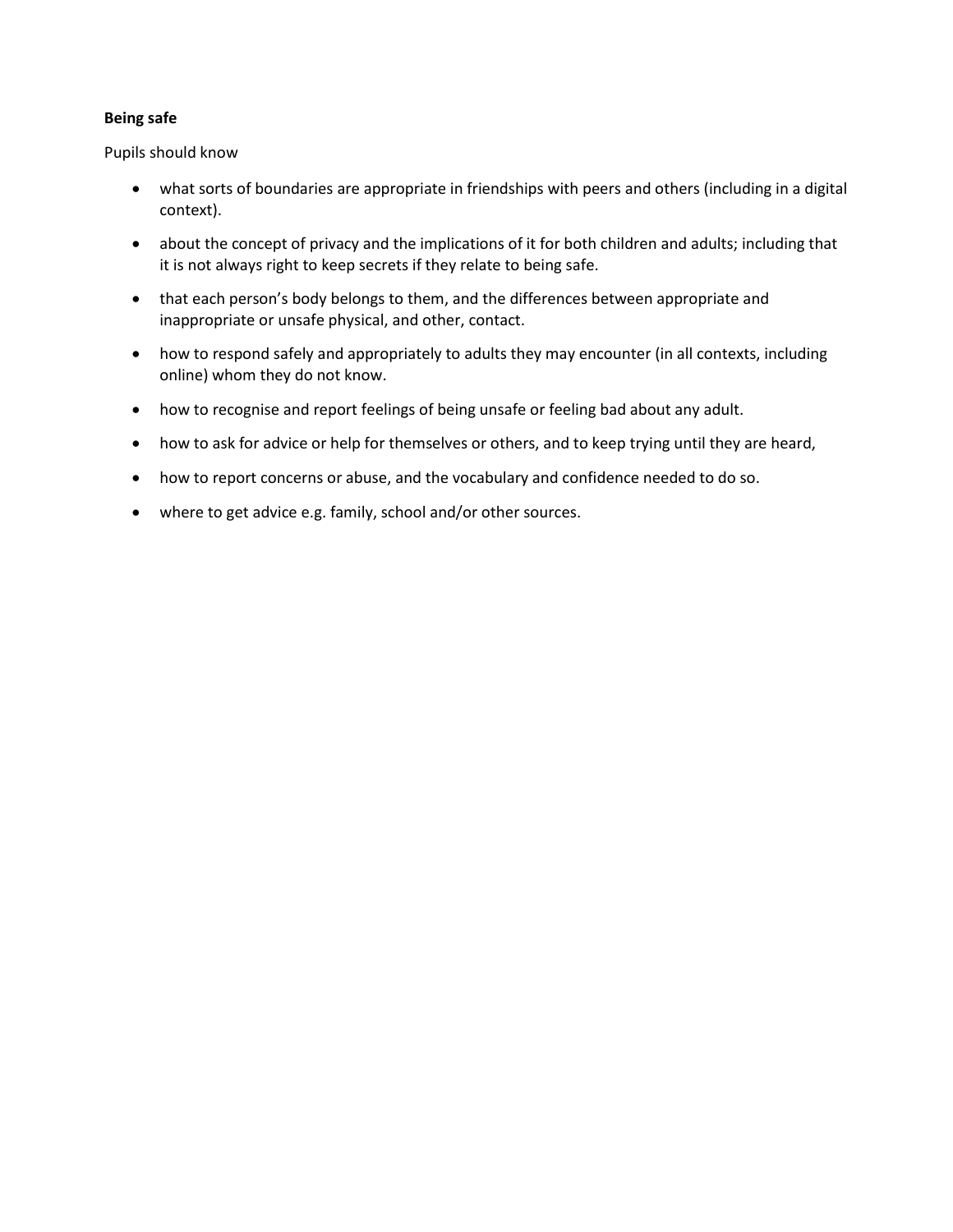# **Appendix B – From DfE Statutory Guidance 2019**

## **By the end of secondary school:**

**Schools should continue to develop knowledge on topics specified for primary as required and in addition cover the following content by the end of secondary:**

## **Families**

Pupils should know

- that there are different types of committed, stable relationships.
- how these relationships might contribute to human happiness and their importance for bringing up children.
- what marriage is, including their legal status e.g. that marriage carries legal rights and protections not available to couples who are cohabiting or who have married, for example, in an unregistered religious ceremony.
- why marriage is an important relationship choice for many couples and why it must be freely entered into.
- the characteristics and legal status of other types of long-term relationships.
- the roles and responsibilities of parents with respect to raising of children, including the characteristics of successful parenting.
- how to: determine whether other children, adults or sources of information are trustworthy: judge when a family, friend, intimate or other relationship is unsafe (and to recognise this in others' relationships); and, how to seek help or advice, including reporting concerns about others, if needed.

# **Respectful relationships, including friendships**

- the characteristics of positive and healthy friendships (in all contexts, including online) including: trust, respect, honesty, kindness, generosity, boundaries, privacy, consent and the management of conflict, reconciliation and ending relationships. This includes different (non-sexual) types of relationship.
- practical steps they can take in a range of different contexts to improve or support respectful relationships.
- how stereotypes, in particular stereotypes based on sex, gender, race, religion, sexual orientation or disability, can cause damage (e.g. how they might normalise non-consensual behaviour or encourage prejudice).
- that in school and in wider society they can expect to be treated with respect by others, and that in turn they should show due respect to others, including people in positions of authority and due tolerance of other people's beliefs.
- about different types of bullying (including cyberbullying), the impact of bullying, responsibilities of bystanders to report bullying and how and where to get help.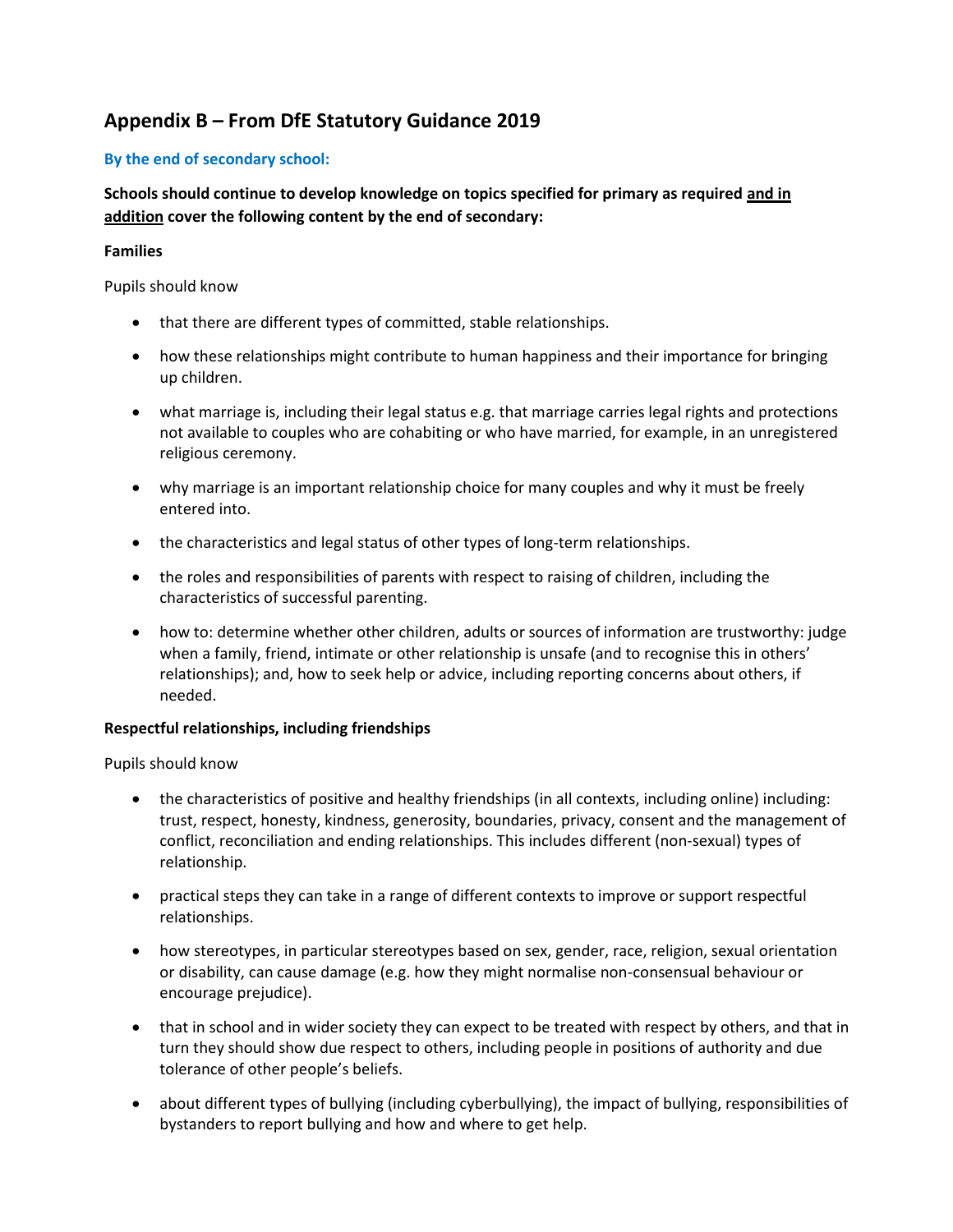- that some types of behaviour within relationships are criminal, including violent behaviour and coercive control.
- what constitutes sexual harassment and sexual violence and why these are always unacceptable.
- the legal rights and responsibilities regarding equality (particularly with reference to the protected characteristics as defined in the Equality Act 2010) and that everyone is unique and equal.

#### **Online and media**

#### Pupils should know

- about online risks, including that any material someone provides to another has the potential to be shared online and the difficulty of removing potentially compromising material placed online.
- not to provide material to others that they would not want shared further and not to share personal material which is sent to them.
- what to do and where to get support to report material or manage issues online.
- the impact of viewing harmful content.
- that specifically sexually explicit material e.g. pornography presents a distorted picture of sexual behaviours, can damage the way people see themselves in relation to others and negatively affect how they behave towards sexual partners.
- that sharing and viewing indecent images of children (including those created by children) is a criminal offence which carries severe penalties including jail.
- how information and data is generated, collected, shared and used online.

#### **Being safe**

- the concepts of, and laws relating to, sexual consent, sexual exploitation, abuse, grooming, coercion, harassment, rape, domestic abuse, forced marriage, honour-based violence and FGM, and how these can affect current and future relationships.
- how people can actively communicate and recognise consent from others, including sexual consent, and how and when consent can be withdrawn (in all contexts, including online).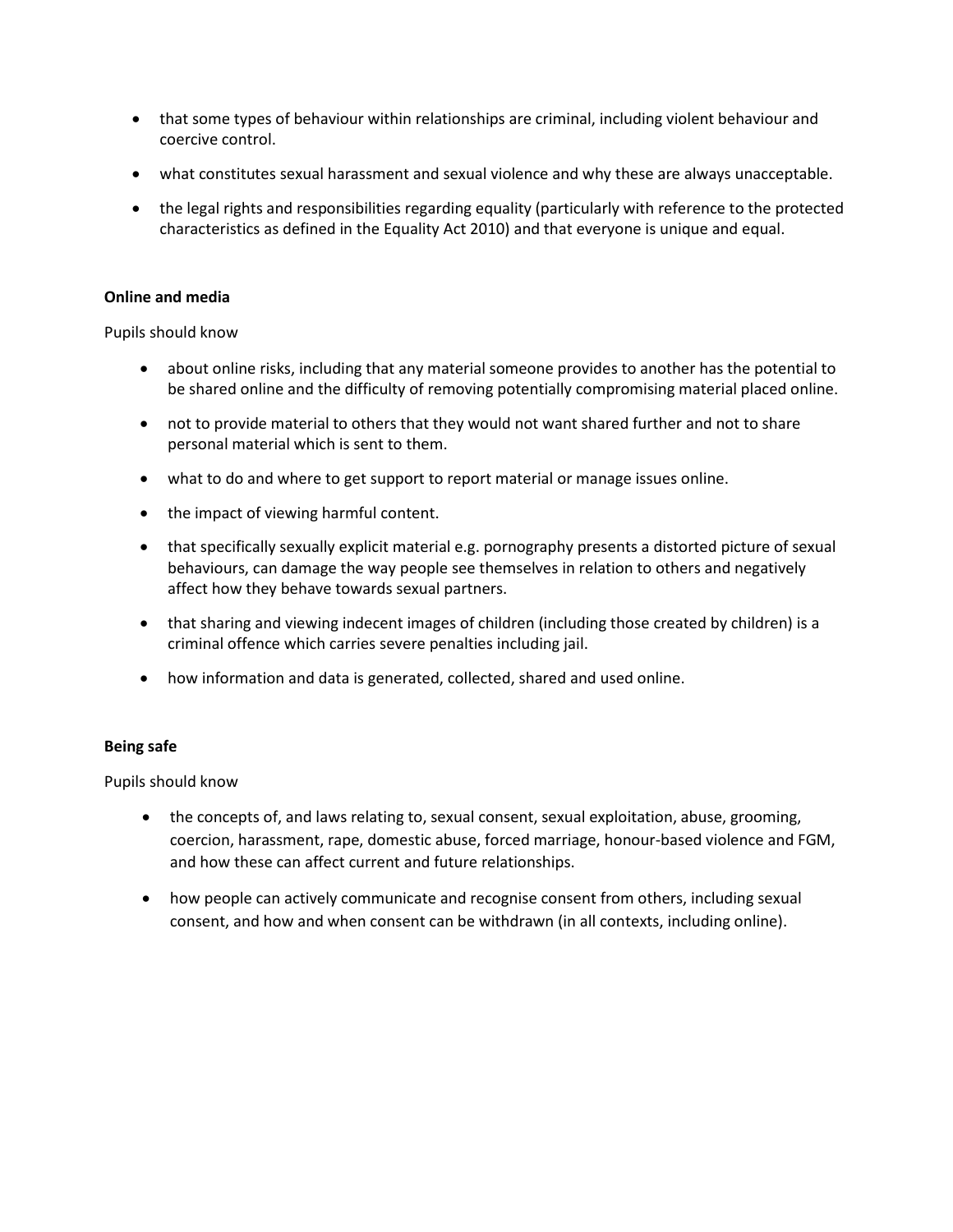## **Intimate and sexual relationships, including sexual health**

Pupils should know

- how to recognise the characteristics and positive aspects of healthy one-to-one intimate relationships, which include mutual respect, consent, loyalty, trust, shared interests and outlook, sex and friendship.
- that all aspects of health can be affected by choices they make in sex and relationships, positively or negatively, e.g. physical, emotional, mental, sexual and reproductive health and wellbeing.
- the facts about reproductive health, including fertility, and the potential impact of lifestyle on fertility for men and women and menopause.
- that there are a range of strategies for identifying and managing sexual pressure, including understanding peer pressure, resisting pressure and not pressurising others.
- that they have a choice to delay sex or to enjoy intimacy without sex.
- the facts about the full range of contraceptive choices, efficacy and options available.
- the facts around pregnancy including miscarriage.
- that there are choices in relation to pregnancy (with medically and legally accurate, impartial information on all options, including keeping the baby, adoption, abortion and where to get further help).
- how the different sexually transmitted infections (STIs), including HIV/AIDs, are transmitted, how risk can be reduced through safer sex (including through condom use) and the importance of and facts about testing.
- about the prevalence of some STIs, the impact they can have on those who contract them and key facts about treatment.
- how the use of alcohol and drugs can lead to risky sexual behaviour.
- how to get further advice, including how and where to access confidential sexual and reproductive health advice and treatment.

#### **The Law**

Pupils should be made aware of the relevant legal provisions when relevant topics are being taught, including for example:

- Marriage
- consent, including the age of consent
- violence against women and girls
- online behaviours including image and information sharing (including 'sexting', youth-produced sexual imagery, nudes, etc.)
- pornography
- abortion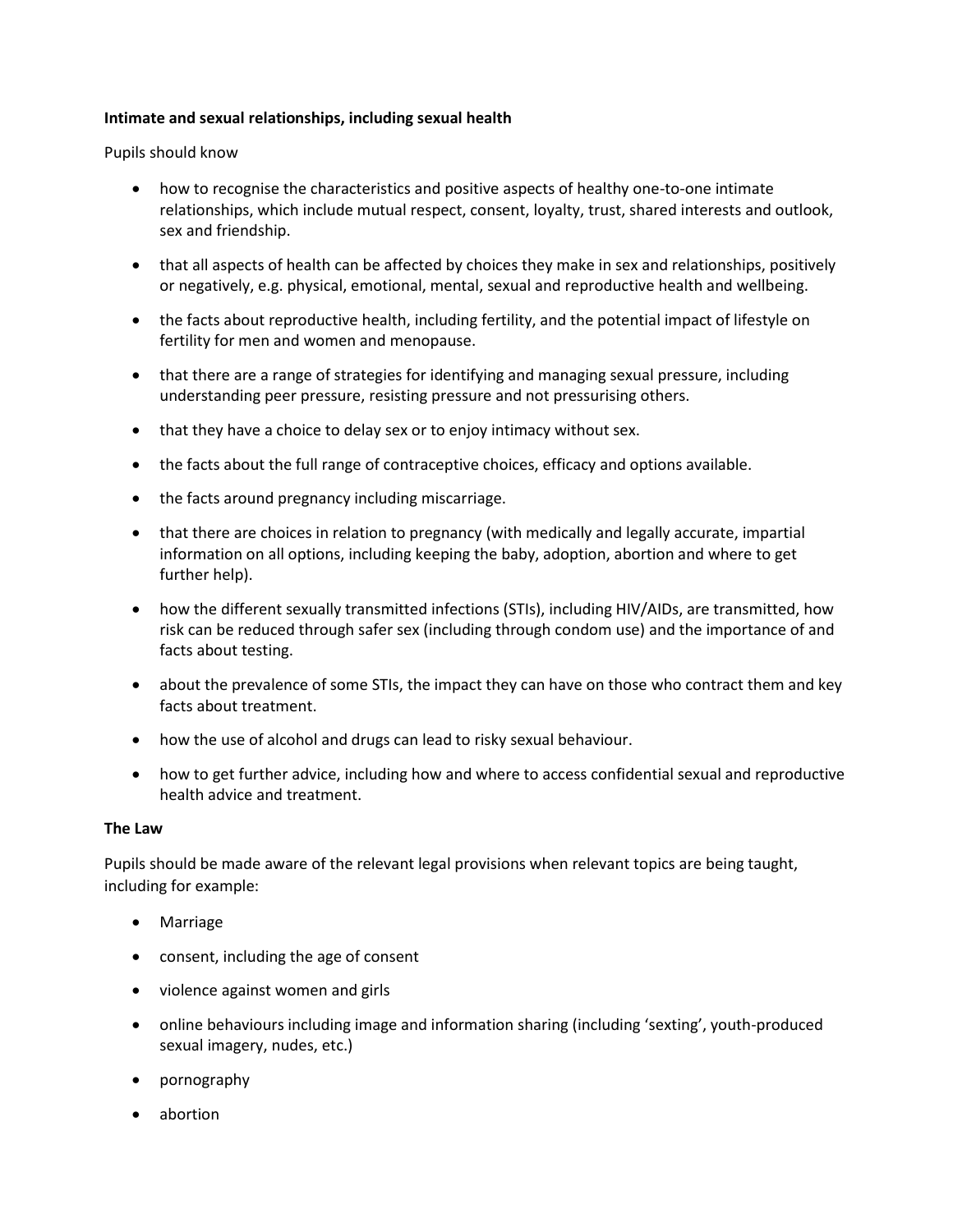- sexuality
- gender identity
- substance misuse
- violence and exploitation by gangs
- extremism/radicalisation
- criminal exploitation (for example, through gang involvement or 'county lines' drugs operations)
- hate crime
- female genital mutilation (FGM)